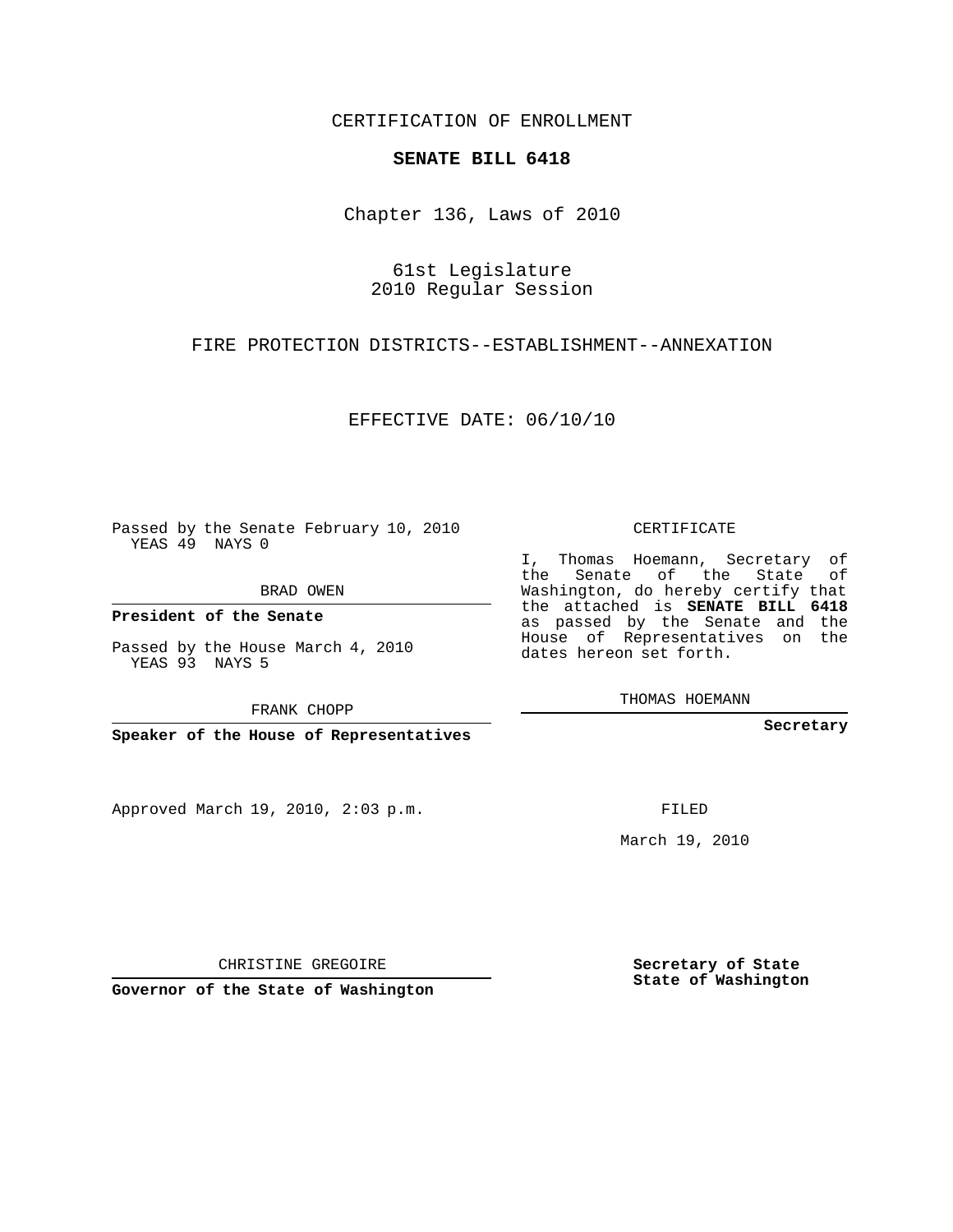## **SENATE BILL 6418** \_\_\_\_\_\_\_\_\_\_\_\_\_\_\_\_\_\_\_\_\_\_\_\_\_\_\_\_\_\_\_\_\_\_\_\_\_\_\_\_\_\_\_\_\_

\_\_\_\_\_\_\_\_\_\_\_\_\_\_\_\_\_\_\_\_\_\_\_\_\_\_\_\_\_\_\_\_\_\_\_\_\_\_\_\_\_\_\_\_\_

Passed Legislature - 2010 Regular Session

## **State of Washington 61st Legislature 2010 Regular Session**

**By** Senators Marr and Brown

Read first time 01/14/10. Referred to Committee on Government Operations & Elections.

 1 AN ACT Relating to cities and towns annexed to fire protection 2 districts; and amending RCW 52.02.020 and 52.04.061.

3 BE IT ENACTED BY THE LEGISLATURE OF THE STATE OF WASHINGTON:

 4 **Sec. 1.** RCW 52.02.020 and 2005 c 281 s 1 are each amended to read 5 as follows:

 6 (1) Fire protection districts for the provision of fire prevention 7 services, fire suppression services, emergency medical services, and 8 for the protection of life and property ((in areas outside of cities 9 and towns, except where the cities and towns have been annexed into a 10 fire protection-district or where the district is continuing service 11 <del>pursuant to RCW 35.02.202,</del>)) are authorized to be established as 12 provided in this title.

 (2) In addition to other services authorized under this section, fire protection districts that share a common border with Canada and are surrounded on three sides by water or are bounded on the north by Bremerton, on the west by Mason county, on the south by Pierce county, and on the east by the Puget Sound, may also establish or participate in the provision of health clinic services.